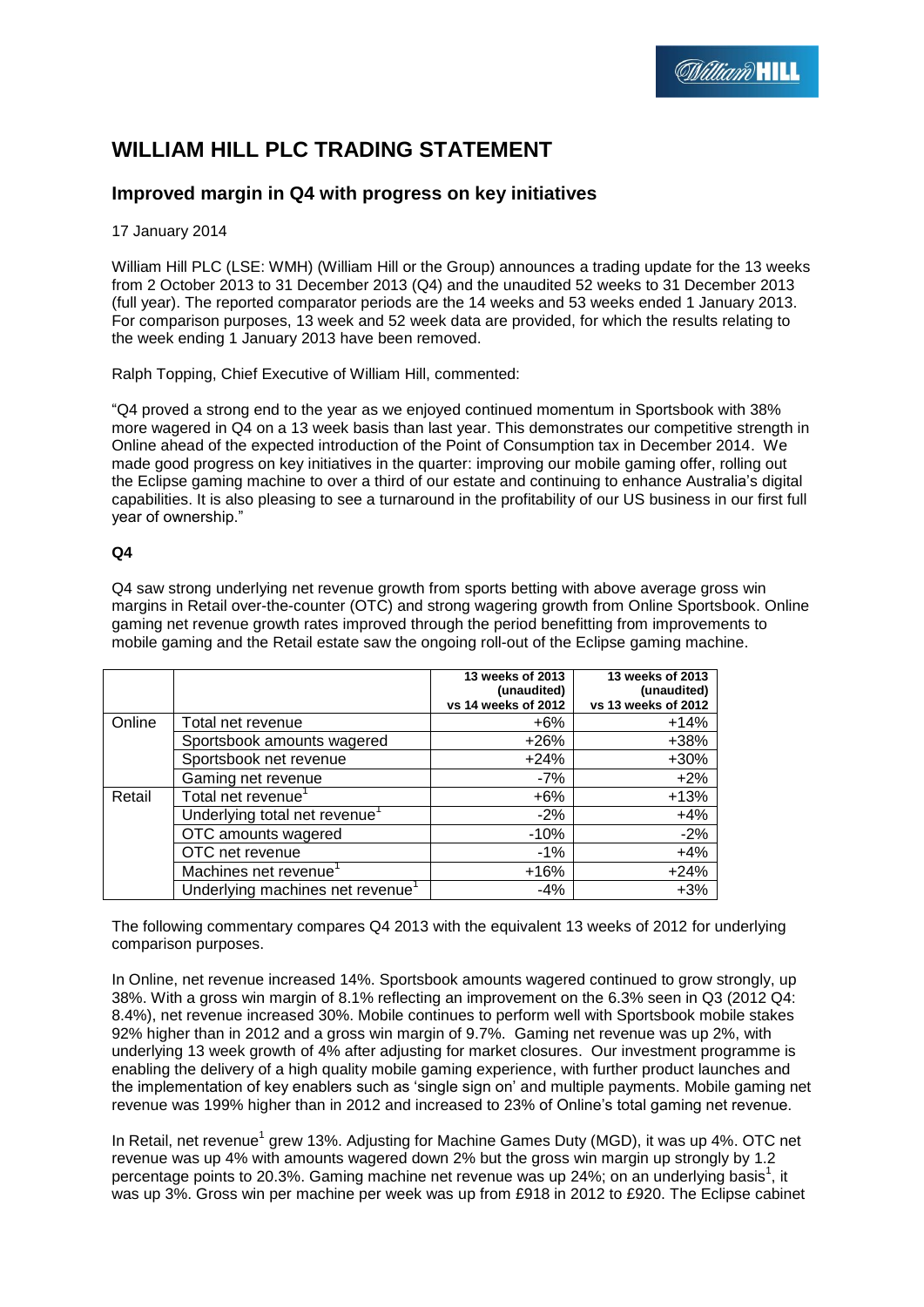was installed in 834 shops at the period end and the rollout is on track to be completed by the end of Q1 2014.

In Australia, the Sportingbet and tomwaterhouse.com businesses were both impacted by poor results in the peak Spring Carnival period, with 42% of favourites winning the group races through the carnival compared with 18% in 2012. Activities under the previously outlined operational improvement plan are progressing well with work continuing to improve the user experience, the digital capabilities and the marketing mix. In Q4, whilst the year-on-year decline in Sportingbet first time deposits (FTDs) was similar to that reported in Q3, a successfully refocused retention and reactivation programme saw the number of unique actives only 2% below the comparative quarter. By improving the effectiveness of the marketing investment, we have also seen a significant reduction in cost per acquisition compared with the half-year position. tomwaterhouse.com continues to deliver growth in both FTDs and unique actives. Positively, it recorded its first monthly profit in December 2013, ahead of the planned migration onto the Sportingbet platform and operational integration in H1 2014.

William Hill US had a strong quarter, ending our first full year of ownership, with amounts wagered up 34% (13 week basis +47%) and net revenue more than 150% (13 week basis over 250%) ahead of Q4 2012 following an 8.3% gross win margin, recovering from the very weak comparative in 2012 (4.2%, 13 week basis 3.4%).

## **Full year**

On a full year basis, Group net revenue<sup>1</sup> increased 16% (52 week basis +18%). Adjusting for MGD, it was up 10% (52 week basis +12%). Within this, Retail net revenue<sup>1</sup> was up 8% (52 week basis +10%) or flat adjusting for MGD (52 week basis +2%) and Online net revenue was up 10% (52 week basis +12%).

Group Operating profit<sup>2</sup> is expected to be around £334m. Full year defined amortisation is now expected to be c£11m following a fair value adjustment for depreciation on assets acquired in Australia leaving Group EBIT before exceptional items at around £323m.

Exceptional items are expected to total £18.6m; in line with previous guidance with the exception of a fall in value of £1.4m on our investment property portfolio. Group net debt for covenant purposes stood at around £800m at 31 December 2013.

SIS, our associate company, announced that, as a result of the loss of certain outside broadcast contracts, it will be winding down that division during 2014. As a result, we do not expect to generate operating profit from this source during 2014.

### **Fiscal and regulatory developments**

Regulation around gaming machines in Retail remains a source of political debate. The health surveys for England and Scotland, published in December 2013 and September 2013 respectively, provided an independent, up-to-date view on problem gambling. The Scottish survey showed no change to the prevalence levels while the English survey indicated an average of 0.5% of people could be classified as problem gamblers, which is a lower number than that indicated by previous prevalence surveys in England and Wales (0.8% in 2010, 0.6% in 2007 and 0.6% in 1999).

In the UK, the Department of Culture, Media and Sport completed its triennial review of gaming machine stakes and prizes. It noted that 'there was little material based on robust evidence received from those concerned about the social impact of B2 machines'. As a result, there was no change to B2 or B3 category gaming machines ahead of the completion of research being undertaken by the Responsible Gambling Trust (RGT). The RGT is conducting an ongoing research programme commissioned from NatCen Social Research to understand how people behave when playing gaming machines offering high stakes and prizes and what helps people play responsibly. Along with other major operators, we have provided unprecedented levels of data to support this research. The RGT is also commissioning primary research and expects to publish its report on both pieces of research in autumn 2014.

William Hill is an 80 year old company with one of the most respected bookmaking brands on the UK high street. We are committed to the implementation of the ABB's new Code for Responsible